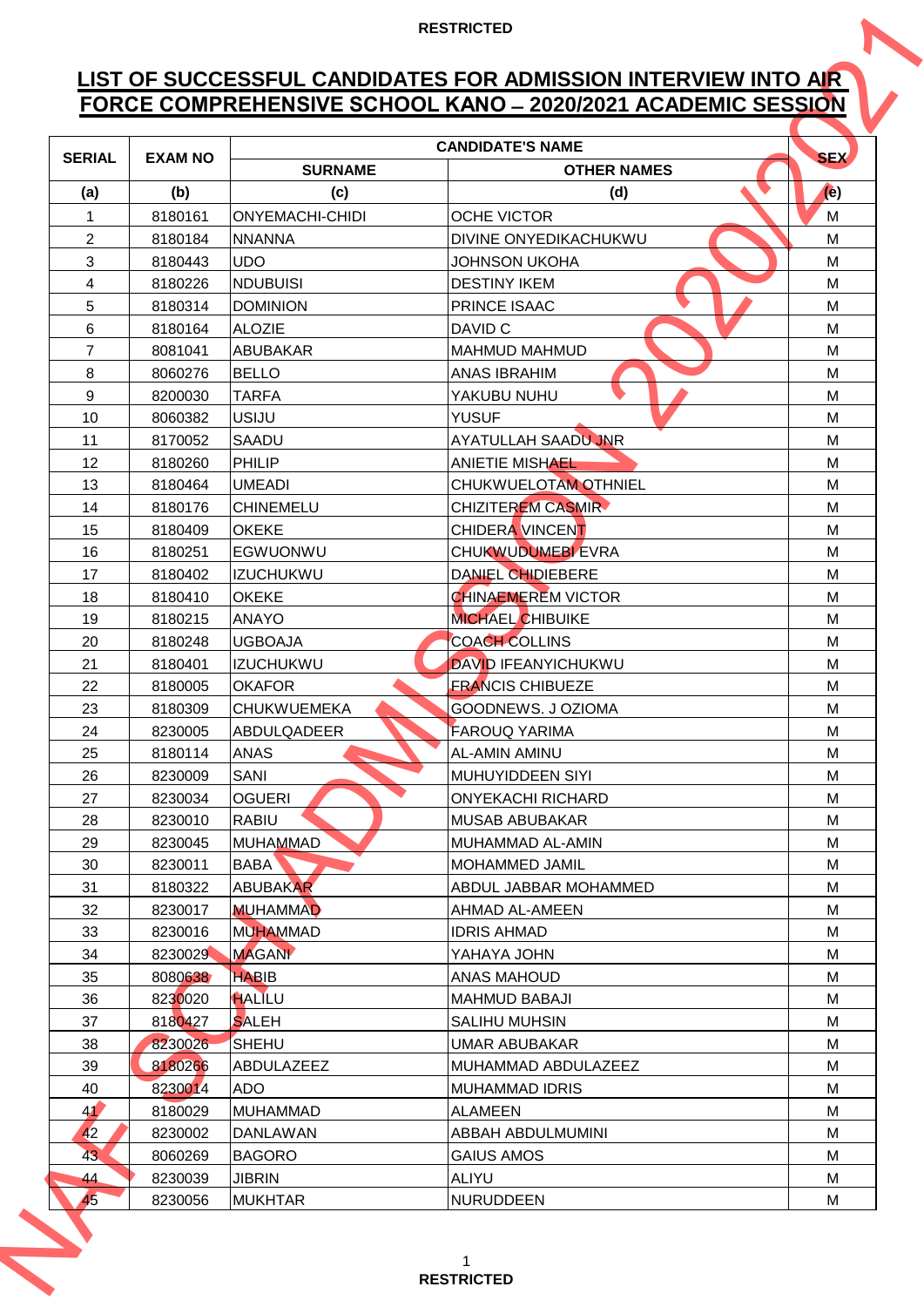| (a)             | (b)                | (c)                    | (d)                         | (e)           |
|-----------------|--------------------|------------------------|-----------------------------|---------------|
| 46              | 8180190            | <b>IBRAHIM</b>         | ABDULKADIR ABDULLAHI        | M             |
| 47              | 8180466            | <b>MOHAMMED</b>        | <b>BILYAMINU</b>            | M             |
| 48              | 8050336            | <b>NAPOLEON</b>        | PRAISE IMOTIMI OKPONYA      | M <sup></sup> |
| 49              | 8050242            | <b>GBILEKAA</b>        | JETHRO TERZUNGWE            | M             |
| 50              | 8180139            | <b>NYITYO</b>          | <b>JOSHUA TERDOO</b>        | $\mathbf M$   |
| 51              | 8180408            | <b>OJEKA</b>           | <b>JOSSY OHELUME</b>        | M             |
| 52              | 8180006            | <b>MATTHIAS</b>        | <b>EPHRAIM OLOFU</b>        | M             |
| 53              | 8180178            | EBELE                  | STEPHEN ABUBAKAR            | M             |
| 54              | 8080540            | <b>ISA</b>             | ABDULLAHI MIDAWA            | M             |
| 55              | 8060001            | <b>ABUBAKAR</b>        | ABDULKARIM                  | M             |
| 56              | 8060177            | <b>KOLO</b>            | <b>MUHAMMED ALI</b>         | M             |
| 57              | 8210028            | <b>WAZIRI</b>          | <b>ISAAC WEINA</b>          | M             |
| 58              | 8060227            | <b>BELLO</b>           | <b>BELLO ISHAQ</b>          | M             |
| 59              | 8210006            | <b>MALA</b>            | <b>ALIYU SANDA</b>          | M             |
| 60              | 8210004            | <b>MUSA</b>            | <b>MUHAMMAD MUSA</b>        | M             |
| 61              | 8210009            | <b>DIYAWARI</b>        | YAKUBU MUHAMMAD             | M             |
| 62              | 8210012            | <b>BUKAR</b>           | <b>IBRAHIM UMAR</b>         | M             |
| 63              | 8060167            | <b>MATHEW</b>          | MOSES USIJU                 | M             |
| 64              | 8210030            | <b>MUHAMMAD</b>        | <b>ABUBAKAR MUSA</b>        | M             |
| 65              | 8060293            | <b>ALHASSAN</b>        | <b>IBRAHIM</b>              | M             |
| 66              | 8160019            | <b>MALA</b>            | ABDULHAMID MOHAMMED         | M             |
| 67              | 8060287            | <b>MOHAMMED</b>        | <b>HAMZA MWADA</b>          | M             |
| 68              | 8180287            | <b>YUSUF</b>           | <b>MOSES</b>                | M             |
| 69              | 8210026            | <b>KASHIM</b>          | <b>UMAR KALLI</b>           | M             |
| 70              | 8060074            | <b>WAZIIRI</b>         | <b>SANI IBRAHIM</b>         | M             |
| 71              | 8210007            | <b>MALA</b>            | <b>UMAR SANDA</b>           | M             |
| 72              | 8180323            | <b>OMAMODE</b>         | <b>GOODLUCK</b>             | M             |
| 73              | 8180262            | <b>CHUKWUMA</b>        | <b>KIDOCHUKWU KINGSLEY</b>  | M             |
| 74              | 8180308            | <b>TAROSI</b>          | MICHAEL ORISHEWEYIMI        | M             |
| 75              | 8180477            | <b>ESEWE</b>           | <b>JESE</b>                 | M             |
| 76              | 8180203            | <b>NGWU</b>            | SOLOMON CHISOM              | M             |
| 77              | 8180273            | EMMANUEL,              | JOEL-PRAISE OSHOMOSHIOFUSHI | м             |
| 78              | 8060105            | VINCENT                | <b>MICHAEL BOBAI</b>        | M             |
| 79              | 8180213            | <b>OBASUYI</b>         | <b>OSAREME OKIKIOLA</b>     | M             |
| 80              | 8180354            | <b>ABDULLAHI</b>       | <b>MAHMOUD MUSTAPHA</b>     | M             |
| 81              | 8081045            | STEPHEN                | <b>EMMANUEL ALEXANDER</b>   | M             |
| 82              | 8180316            | <b>ONOVO</b>           | <b>PATRICK CHIDERA</b>      | м             |
| 83              | 8180122            | <b>ATAVU</b>           | MICHEAL CHUKWUEMEKA         | M             |
| 84              | 8180344            | <b>ARUMAH</b>          | OSCAR OLISAEMEKA            | M             |
| 85              | 8180119            | <b>ATAVU</b>           | PETER UGOCHUKWU             | M             |
| 86              | 8180172            | <b>OBINNA</b>          | JOSHUA OBGODO               | M             |
| 87              | 8080701            | <b>ABDULSALAM</b>      | ALMUSTAPHA ABDULLAHI        | м             |
| 88              | 8180103            | <b>EMMANUEL</b>        | <b>MICHAEL</b>              | M             |
| 89              | 8060068            | ADAMU                  | AL-MUSTAPHA MOHAMMED        | M             |
|                 | 8180189            |                        | AHMAD ABUBAKAR              |               |
| 90              |                    | <b>LAMARAN</b>         |                             | M             |
| 91 <sub>•</sub> | 8010140            | ADAMU                  | EMMANUEL MATAKA             | M             |
| 92              | 8060131            | <b>SHETTIMA</b>        | KHALEED MOHAMMED TELA       | м             |
| 93              | 8230058            | <b>ALHASSAN</b>        | <b>USMAN MUSA</b>           | M             |
| 94              | 8180270            | AHMED                  | ABDULLAHI ABDULLAHI         | M             |
| 95              | 8230007<br>8180415 | AMINU<br><b>HARUNA</b> | <b>MUSA JABULE</b>          | M<br>M        |
| 96              |                    |                        | SADIQ ABUBAKAR              |               |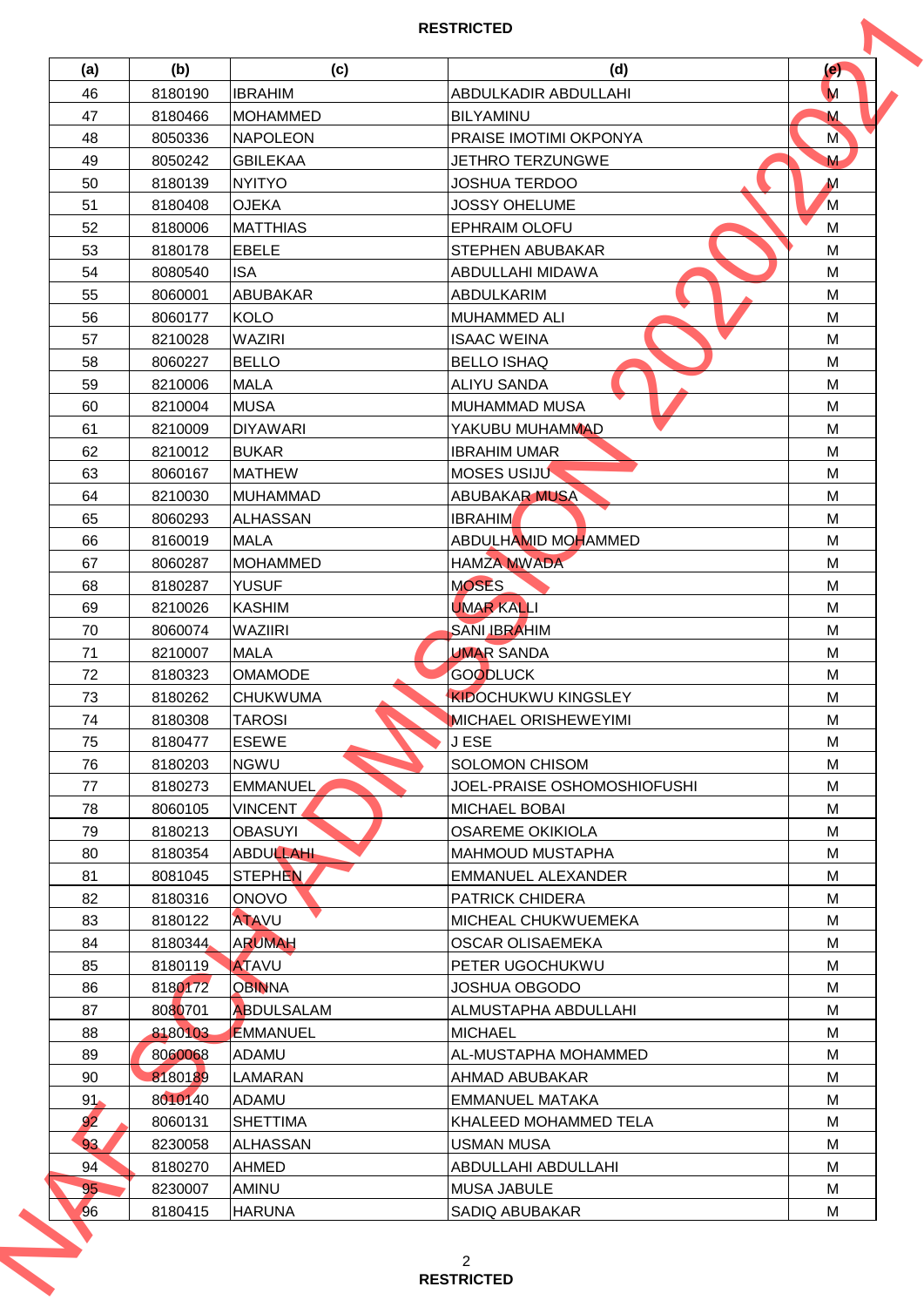| (a) | (b)     | (c)                    | (d)                           | (e)           |
|-----|---------|------------------------|-------------------------------|---------------|
| 97  | 8180460 | <b>ALIYU</b>           | <b>SANI ADAMU</b>             | M             |
| 98  | 8180459 | <b>AHMED</b>           | <b>ADAMU ALIYU</b>            | M             |
| 99  | 8180454 | <b>HUSSAINI</b>        | <b>ALIYU AHMAD</b>            | M <sup></sup> |
| 100 | 8180426 | <b>DIM</b>             | <b>CHIBUCHI LEVI</b>          | M             |
| 101 | 8180171 | <b>UGWUEGBU</b>        | <b>IFEANYI DANIEL</b>         | $\mathbf M$   |
| 102 | 8180228 | <b>ONYECHERE</b>       | <b>ONYEDIKACHI JESSE</b>      | M             |
| 103 | 8180473 | <b>CHINONSO</b>        | <b>AGUKWE</b>                 | M             |
| 104 | 8180043 | <b>ILIYASU</b>         | <b>ISMAIL SHUAIBU</b>         | M             |
| 105 | 8180457 | <b>DAN-ALHAJI</b>      | SUNUSI ABDULHAKEEM            | M             |
| 106 | 8220011 | <b>KASSIM</b>          | YASIR BALA                    | M             |
| 107 |         | <b>MAKKI</b>           | <b>HUSSAINI TAL</b>           | M             |
|     | 8110236 |                        |                               |               |
| 108 | 8180031 | <b>MUHAMMAD</b>        | SULEIMAN MUHAMMAD             | M             |
| 109 | 8190050 | <b>ABUBAKAR</b>        | ABDULSALAM ZAKARIA            | M             |
| 110 | 8180311 | <b>TAJUDDEEN</b>       | <b>MUSLIM MAITAMA</b>         | M             |
| 111 | 8180201 | <b>SULEIMAN</b>        | <b>AHMAD BARMA</b>            | M             |
| 112 | 8180442 | <b>HABIB</b>           | <b>GAJO USMAN</b>             | M             |
| 113 | 8180397 | <b>MANSUR</b>          | <b>IBRAHIM IBRAHIM</b>        | M             |
| 114 | 8180099 | <b>ABDULRAZAQ</b>      | <b>ABDULHAFEEZ UMAR</b>       | M             |
| 115 | 8180280 | <b>ISMA</b>            | ABUBAKAR SADIQ ABDULKARIM     | M             |
| 116 | 8180406 | ABUBAKAR               | JAFAR SALISU                  | M             |
| 117 | 8050068 | <b>MANU</b>            | <b>ABDURRAHMAN</b>            | M             |
| 118 | 8180247 | ABUBAKAR               | <b>SAYYID TUKUR</b>           | M             |
| 119 | 8180329 | <b>UMAR</b>            | <b>IBRAHIM ABUBAKAR</b>       | M             |
| 120 | 8180160 | <b>UMAR</b>            | <b>KHALEED HAMISU</b>         | M             |
| 121 | 8180010 | <b>SHUAIBU</b>         | <b>ABDULRAHAMAN ABDULLAHI</b> | M             |
| 122 | 8100052 | <b>SULEIMAN</b>        | <b>RIDWAN</b>                 | M             |
| 123 | 8010034 | <b>BIDROCKS</b>        | <b>WISDOM DANIEL</b>          | M             |
| 124 | 8180035 | <b>YAYOCK</b>          | <b>MESSIAH EMMANUEL</b>       | M             |
| 125 | 8060406 | <b>IBRAHEEM</b>        | ABDULMALEEK                   | M             |
| 126 | 8060106 | <b>SIMON</b>           | <b>DESTINY KUZAYET</b>        | M             |
| 127 | 8081086 | YARIMA                 | <b>BAHAGO DOUGLAS CHINDO</b>  | M             |
| 128 | 8060081 | <b>MUHAMMAD BASHIR</b> | ABDULRAHMAN                   | м             |
| 129 | 8050265 | ADAMU                  | <b>AHMAD HANIF</b>            | M             |
| 130 | 8060039 | DALHATU                | YAKUBU SHAMAKI                | M             |
|     |         |                        |                               |               |
| 131 | 8060303 | <b>HARUNA</b>          | MUSA ADAMU                    | M             |
| 132 | 8050283 | <b>ABDULLLAHI</b>      | ABUBAKAR SADIQ                | M             |
| 133 | 8050208 | <b>MUJTABA</b>         | ABUBAKAR ABUBAKAR             | м             |
| 134 | 8050211 | <b>MAHMUD</b>          | ABDULRAZAQ GARBA              | M             |
| 135 | 8050528 | <b>IBRAHIM</b>         | USMAN TAINIMU                 | M             |
| 136 | 8050405 | <b>SAMBO</b>           | <b>USMAN</b>                  | M             |
| 137 | 8050575 | <b>ABUBAKAR</b>        | <b>MUHAMMAD SANI</b>          | M             |
| 138 | 8180469 | <b>ABDULHAMID</b>      | <b>MUHAMMAD SAGIR</b>         | м             |
| 139 | 8050624 | <b>ABDALLAH</b>        | <b>YUSUF</b>                  | M             |
| 140 | 8080998 | BALA                   | <b>MUSAB ADAMU</b>            | M             |
| 141 | 8180475 | ABBA                   | SHAMUNA ALAMIN                | M             |
| 142 | 8050542 | <b>USMAN</b>           | MUHAMMAD YAU                  | M             |
| 143 | 8180017 | KABIRU                 | ABDULRAHMAN SAIDU             | М             |
| 144 | 8180129 | <b>TUKUR</b>           | YUSUF MUHAMMAD                | M             |
| 145 | 8010118 | ABUBAKAR               | ABDULNASIR UMAR               | M             |
|     | 8180045 | <b>IBRAHIM</b>         | <b>JABIR MUKTHAR</b>          | M             |
| 146 |         |                        |                               | M             |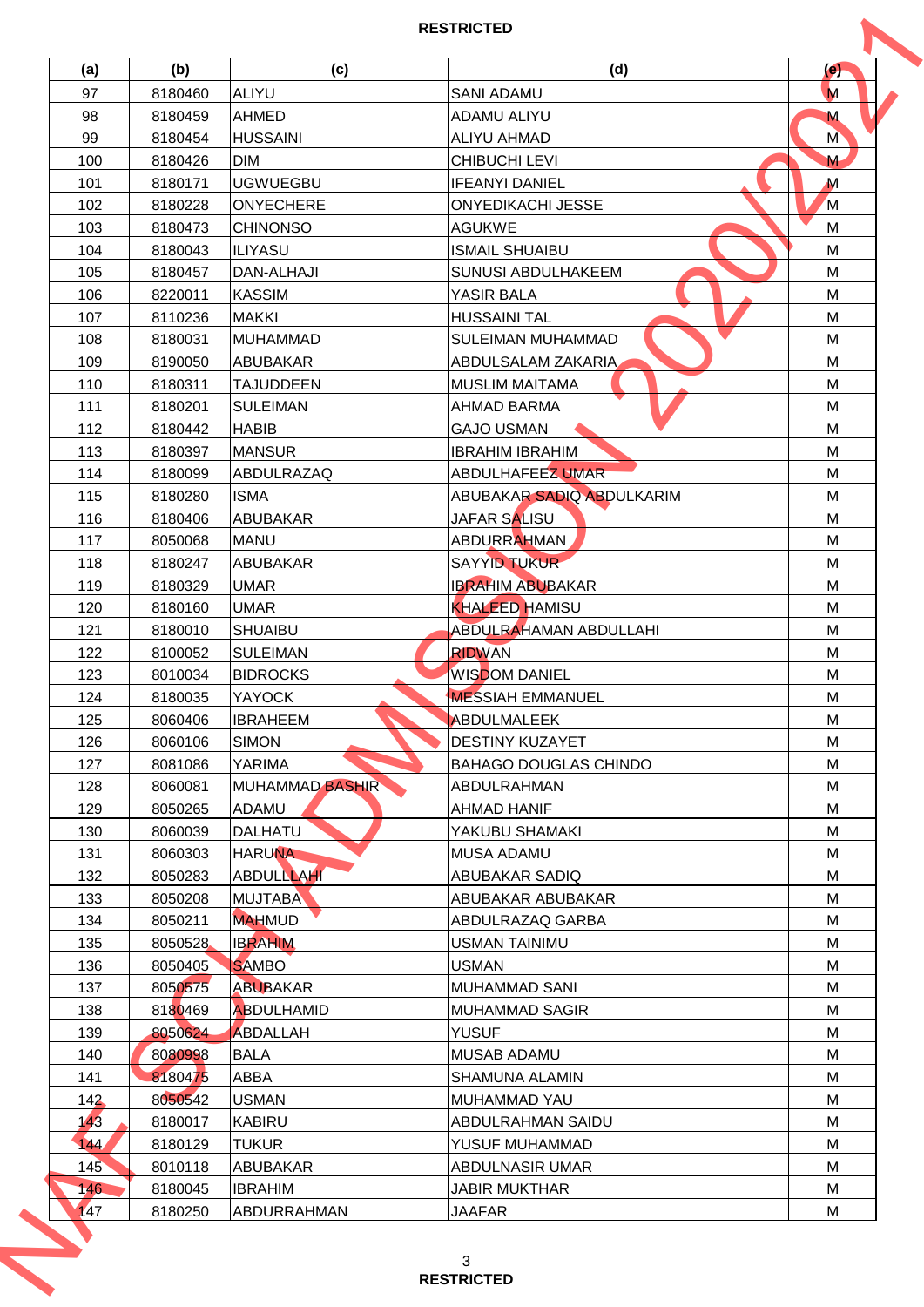| (a) | (b)     | (c)              | (d)                        | (e)           |
|-----|---------|------------------|----------------------------|---------------|
| 148 | 8180185 | <b>AHMAD</b>     | <b>SULEIMAN MAHDI</b>      | M             |
| 149 | 8180220 | <b>UMAR</b>      | <b>ADAM IBRAHIM</b>        | M             |
| 150 | 8180370 | <b>DANJUMA</b>   | MUHAMMAD MUKTHAR           | M <sup></sup> |
| 151 | 8180191 | <b>KHALID</b>    | AMR MUHAMMAD               | M             |
|     |         |                  |                            |               |
| 152 | 8180258 | <b>IBRAHIM</b>   | <b>SAFWAN ABDULKADIR</b>   | $\mathbf M$   |
| 153 | 8080427 | <b>KABARA</b>    | AL AMIN ABDULLAHI          | M             |
| 154 | 8180285 | <b>SANI</b>      | <b>UMAR MUHAMMAD</b>       | M             |
| 155 | 8180411 | <b>KABIR</b>     | MUHAMMAD NUR HARUNA        | M             |
| 156 | 8180259 | <b>IMAM</b>      | ABUBAKAR MUHAMMAD          | M             |
| 157 | 8180107 | <b>BAHAFSINE</b> | <b>BAWURO MAHAMMAN</b>     | M             |
| 158 | 8180072 | <b>BAYERO</b>    | ABDULLAHI IBRAHIM          | M             |
| 159 | 8180347 | <b>SALISU</b>    | <b>MAHMUD</b>              | M             |
| 160 | 8180450 | <b>ALIYU</b>     | <b>SHAMSUDDIN MUSA</b>     | M             |
| 161 | 8180275 | <b>SALIHU</b>    | <b>ADAMU SULEIMAN</b>      | M             |
| 162 | 8180150 | <b>ABDULLAHI</b> | <b>UMAR SHEHU</b>          | M             |
| 163 | 8180007 | <b>ABDULLAHI</b> | MUHAMMAD DAHIRU            | M             |
| 164 | 8180073 | YAKUBU           | <b>AIMAN ALKASIM</b>       | M             |
| 165 | 8180170 | <b>YARO</b>      | <b>ABDULRAHAMAN SANUSI</b> | M             |
| 166 | 8180396 | <b>SHARIF</b>    | <b>AHMAD ALL</b>           | M             |
| 167 | 8180297 | ABUBAKAR         | <b>KHALIFA MUKTAR</b>      | M             |
| 168 | 8180141 | <b>LAMIN</b>     | <b>SANI ZAWIYA</b>         | M             |
| 169 | 8180149 | <b>MAUDE</b>     | <b>NUHU NURA</b>           | M             |
| 170 | 8180117 | <b>GARBA</b>     | <b>BALARABE BALA</b>       | M             |
| 171 | 8180202 | <b>JIBRIL</b>    | <b>ABDULRAHMAN</b>         | M             |
| 172 | 8160002 | <b>MUSTAPHA</b>  | <b>MUHAMMED MUHAMMED</b>   | M             |
| 173 | 8180025 | <b>HARUNA</b>    | <b>HARUNA ZAHARADDEEN</b>  | M             |
| 174 | 8180390 | AMINU            | <b>ABDULLAH BOYI</b>       | M             |
| 175 | 8180294 | <b>GARBA</b>     | <b>ABDULLAHI LABARAN</b>   | M             |
|     | 8180362 | <b>DODO</b>      | <b>MUSADDIQ IBRAHIM</b>    |               |
| 176 |         |                  |                            | M             |
| 177 | 8180404 | BABA             | <b>TAHIR MAHMOUD</b>       | M             |
| 178 | 8080556 | <b>KABIR</b>     | <b>KHALID KHALID</b>       | M             |
| 179 | 8100051 | ABUBAKAR         | <b>IBRAHIM KHALIL</b>      | м             |
| 180 | 8180221 | <b>AHMAD</b>     | ZAKARIYYA UMAR             | M             |
| 181 | 8180165 | <b>HARUNA</b>    | <b>ISMAIL ISMAIL</b>       | M             |
| 182 | 8180305 | ILA              | AL AMEEN MAHMOUD.          | M             |
| 183 | 8050391 | <b>SURAJ</b>     | <b>ABUBAKAR</b>            | M             |
| 184 | 8180047 | <b>DANMALAM</b>  | <b>MUKHTAR BASHIR</b>      | м             |
| 185 | 8180240 | <b>ABBA</b>      | TAHIR AMINU                | M             |
| 186 | 8180083 | <b>MANSUR</b>    | ABDULRAHMAN NASIR          | M             |
| 187 | 8180060 | <b>SAMMANI</b>   | <b>ABDULLAHI SHARIF</b>    | M             |
| 188 | 8180336 | <b>LLABASH</b>   | <b>BASHIR ABDULLAHI</b>    | M             |
| 189 | 8180386 | HAFIZ            | AHMAD MUHAMMAD             | м             |
| 190 | 8030852 | YUSUF            | <b>JOSEPH BALA</b>         | M             |
| 191 | 8010139 | YAHAYA           | <b>MHMAMMAD UMAR</b>       | M             |
| 192 | 8180003 | <b>KABARA</b>    | MUHAMMAD SANI              | M             |
| 193 | 8180326 | <b>IBRAHIM</b>   | <b>YUSUF</b>               | M             |
| 194 | 8180431 | <b>MUHAMMAD</b>  | AHMAD UMAR                 | М             |
| 195 | 8180446 | ARMAYA'U LAWAN   |                            | M             |
| 196 | 8180452 | ISYAKU           | <b>MUHAMMAD SALIM</b>      | M             |
|     | 8180014 | <b>GIMBA</b>     | ABDALLAH IBRAHIM           | M             |
| 197 |         |                  |                            |               |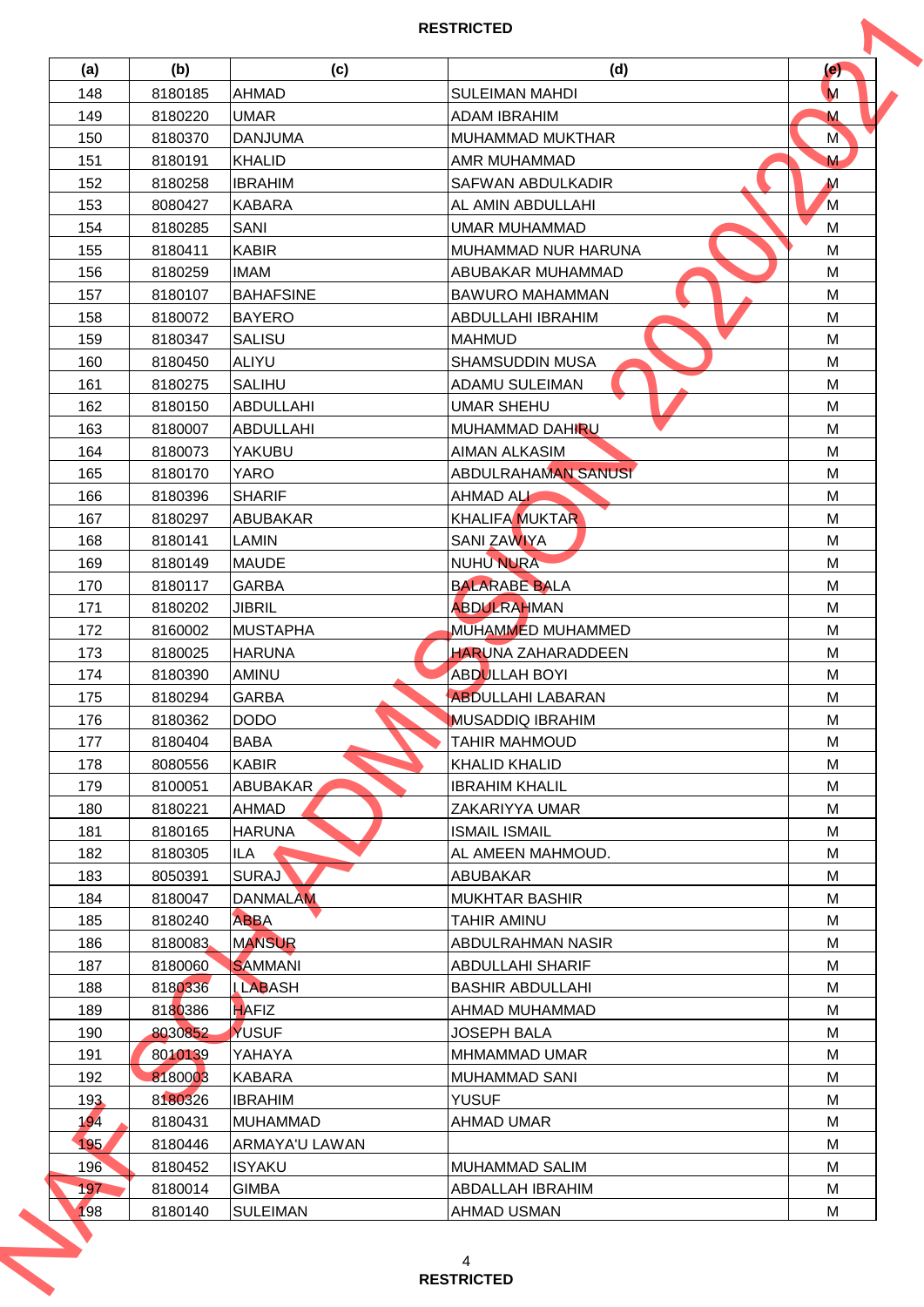| (a) | (b)     | (c)                    | (d)                       | (e)<br>M      |
|-----|---------|------------------------|---------------------------|---------------|
| 199 | 8180065 | <b>FARI</b>            | <b>MUHAMMAD SADIQ</b>     |               |
| 200 | 8180108 | <b>HOWEIDY</b>         | <b>MUHAMMAD BASHIR</b>    | M             |
| 201 | 8180209 | <b>ISAH</b>            | <b>ABDULLAHI YUSIF</b>    | M <sup></sup> |
| 202 | 8180222 | YAHAYA                 | ABUBAKAR UBA              | M             |
| 203 | 8180389 | <b>NASIRI</b>          | ABDULAHI ABDULAHI         | $\mathbf M$   |
| 204 | 8180451 | <b>ARMAYA'U MAHMUD</b> |                           | M             |
| 205 | 8200124 | <b>SANUSI</b>          | SADIQ MUHAMMED            | M             |
| 206 | 8180193 | <b>ABBA</b>            | FOU`AD DUKAWA             | M             |
| 207 | 8180356 | <b>JAMILU</b>          | <b>IBRAHIM FIJI</b>       | M             |
| 208 | 8180440 | <b>GARBA</b>           | <b>ABUBAKAR ISMAIL</b>    | M             |
| 209 | 8180214 | LAWAN                  | YUSUF IBRAHIM             | M             |
| 210 | 8180133 | ZAREWA                 | AHMAD ALIYU               | M             |
| 211 | 8180143 | ZAHARADDEEN            | <b>SADIQ</b>              | M             |
| 212 | 8180332 | <b>MURTALA</b>         | SAYYADI MUHAMMAD          | M             |
| 213 | 8180373 | <b>BATURE</b>          | ABDULLAHI IBRAHIM         | M             |
| 214 | 8180019 | <b>UMAR</b>            | NASIR MUHAMMAD            | M             |
| 215 | 8180078 | JAFAR                  | SANI                      | M             |
| 216 | 8180081 | <b>ADAM</b>            | <b>ABUBAKAR ADAM</b>      | M             |
| 217 | 8180101 | <b>MUNIR</b>           | <b>HABIB BELLO</b>        | M             |
| 218 | 8180207 | <b>IBRAHIM UMAR</b>    | <b>SALIHU</b>             | M             |
| 219 | 8180238 | <b>SALISU</b>          | MUSA ABDULLAHI            | M             |
| 220 | 8180274 | ABDULGANIYU            | <b>IBRAHIM</b>            | M             |
| 221 | 8180291 | <b>MUHAMMAD</b>        | <b>UMAR MUSA</b>          | M             |
| 222 | 8180319 | <b>NAFIU</b>           | <b>SAIFUDEEN DANLADI</b>  | M             |
| 223 | 8180327 | <b>FAROUQ</b>          | <b>UMAR BASHIR</b>        | M             |
| 224 | 8180335 | <b>KABIRU</b>          | <b>USMAN SHEHU</b>        | M             |
| 225 | 8180349 | <b>GARBA</b>           | <b>ABDULLAHI ABUBAKAR</b> | M             |
| 226 | 8180445 | <b>IBRAHIM</b>         | <b>JUMA ILIYASU</b>       | M             |
| 227 | 8180016 | <b>SALISU</b>          | <b>IBRAHIM ADAMU</b>      | M             |
| 228 | 8180020 | <b>UMAR</b>            | <b>SULAIMAN MUHAMMAD</b>  | M             |
| 229 | 8180123 | <b>IBRAHIM</b>         | <b>BALA SHUAIBU</b>       | M             |
| 230 | 8180174 | ISAH                   | <b>MUHAMMAD IDRIS</b>     | М             |
| 231 | 8180200 | ADAMU                  | <b>MUHAMMAD SANI</b>      | M             |
| 232 | 8180360 | <b>BASHIR</b>          | <b>KHALIL AHMAD</b>       | M             |
| 233 | 8180420 | <b>TIJJANN</b>         | ABDULLAHI IBRAHIM         | M             |
|     |         | <b>SUNUSK</b>          |                           | M             |
| 234 | 8180124 |                        | ALGAZEE GARBA             |               |
| 235 | 8180195 | AUWAL                  | MUHAMMAD K/MATA           | м             |
| 236 | 8180352 | <b>BALA</b>            | MUSTAPHA USMAN            | M             |
| 237 | 8180434 | <b>SULAIMAN</b>        | <b>JAFAR JAE</b>          | M             |
| 238 | 8180458 | <b>SAHFI'I</b>         | MUHAMMED MUHAMMED         | M             |
| 239 | 8080325 | SHEHU                  | AHMAD LABARAN             | M             |
| 240 | 8180011 | <b>SULEIMAN</b>        | <b>MOHAMMED YASIR</b>     | M             |
| 241 | 8180082 | SANI                   | <b>ISAH ALIYU</b>         | M             |
| 242 | 8180192 | ILIYASU                | <b>USMAN HARUNA</b>       | M             |
| 243 | 8180355 | <b>JAMILU</b>          | MUHAMMAD FIJI             | M             |
| 244 | 8180094 | <b>ANAS</b>            | <b>HASAN KABIR</b>        | M             |
| 245 | 8180168 | SANI                   | SALIHI ABBAS              | М             |
| 246 | 8180198 | <b>MUHAMMAD</b>        | <b>NAZIFI</b>             | M             |
| 247 | 8180300 | <b>KABIRU</b>          | ABDULLAHI ABDULLAHI       | M             |
| 248 | 8180333 | <b>HASSAN</b>          | <b>HASSAN</b>             | M             |
| 249 | 8180338 | <b>MUKHTAR</b>         | <b>ABUBAKAR SADIQ</b>     | M             |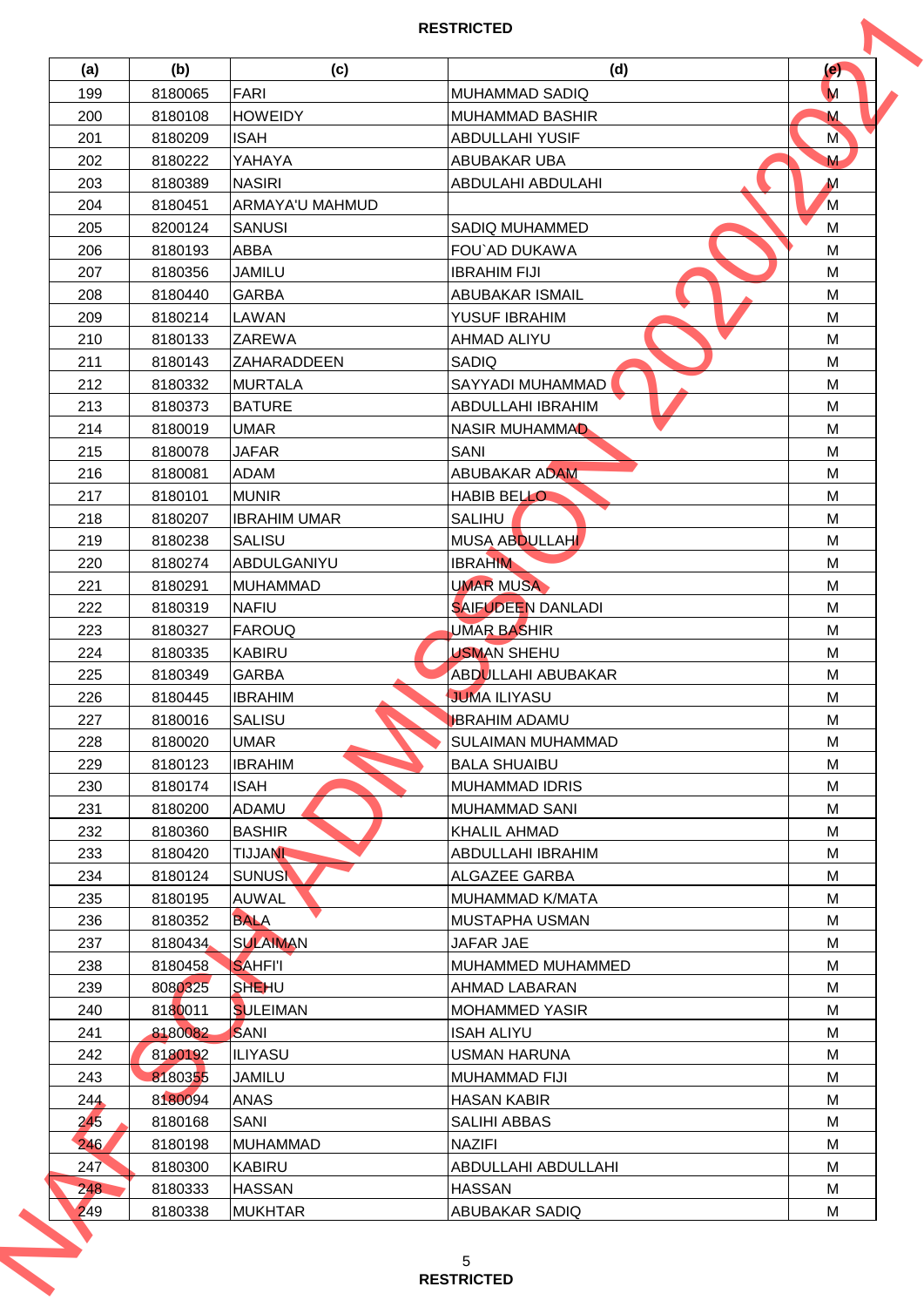| (a) | (b)                | (c)                       | (d)                         | (e)           |
|-----|--------------------|---------------------------|-----------------------------|---------------|
| 250 | 8180419            | <b>WALI</b>               | <b>AHMAD MUKHTAR</b>        | M             |
| 251 | 8180444            | <b>JIBRIL</b>             | ABDULLAHI ABDULLAHI         | M             |
| 252 | 8180054            | <b>DOGUWA</b>             | SADIQ MUHAMMAD              | M <sup></sup> |
| 253 | 8180098            | <b>ALKASIM</b>            | MUZAMMIL IMAM               | M             |
| 254 | 8180197            | <b>LUKMAN</b>             | KAMALDEEN MUHAMMAD          | $\mathbf M$   |
| 255 | 8180382            | <b>ADAM</b>               | ABUBAKAR MUHAMMAD           | M             |
| 256 | 8180387            | <b>YELWA</b>              | SADIO ADO                   | M             |
| 257 | 8180447            | <b>ADAM</b>               | KHANZILLAH                  | M             |
| 258 | 8180055            | SANI                      | AMIR MUHAMMAD               | M             |
| 259 | 8180188            | MUAZU                     | <b>BASHIR GARBA</b>         | M             |
| 260 | 8180245            | <b>MUHAMMAD</b>           |                             | M             |
|     |                    |                           | <b>SANI YUSUF</b>           |               |
| 261 | 8180249            | <b>BABA</b>               | ABDULKADIR KABIR            | M             |
| 262 | 8180368            | EL-DAWOOD                 | ZAYYAD ALIYU                | M             |
| 263 | 8180436            | <b>ISAH</b>               | YUSUF HABIB                 | M             |
| 264 | 8180453            | <b>ABUBAKAR</b>           | <b>UMAR SHAHADA</b>         | M             |
| 265 | 8180478            | <b>IBRAHIM</b>            | <b>ABDULKARIM SULTAN</b>    | M             |
| 266 | 8180066            | ABDULKARIM                | <b>HASSAN GARBA</b>         | M             |
| 267 | 8180067            | ABDULKARIM                | <b>HUSSAIN GARBA</b>        | M             |
| 268 | 8180077            | <b>ABDULMUMIN</b>         | <b>IBRAHIM KHALIL</b>       | M             |
| 269 | 8180087            | <b>UMAR</b>               | JAFAR ALIYU                 | M             |
| 270 | 8180159            | AMINU                     | <b>ABUBAKAR IBRAHIM</b>     | M             |
| 271 | 8180229            | <b>MANSUR</b>             | <b>MUKTAR BELLO</b>         | M             |
| 272 | 8180233            | <b>ADAMU</b>              | <b>SALIHU SALIHU</b>        | M             |
| 273 | 8180244            | <b>NURA</b>               | <b>SANI RABIU</b>           | M             |
| 274 | 8180276            | <b>DAUDA</b>              | <b>SADIQ ABDULLAHI</b>      | M             |
| 275 | 8180293            | YAKUBU                    | YAKUBU AHMAD                | M             |
| 276 | 8180301            | <b>USMAN</b>              | <b>IBRAHIM MUHAMMAD</b>     | M             |
| 277 | 8180303            | <b>BASHIR</b>             | <b>ABDULLAHI ABDULLAHI</b>  | M             |
| 278 | 8180320            | <b>NAZIR</b>              | ABUBAKAR ABUBAKAR           | M             |
| 279 | 8180346            | <b>ABUBAKAR</b>           | ABDULLAHI BELLO             | M             |
| 280 | 8180435            | <b>NAZIFI</b>             | <b>SULEIMAN HABIB</b>       | M             |
| 281 | 8180232            | <b>BAKARI</b>             | SADIQ MUSA                  | м             |
| 282 | 8180237            | <b>ABUBAKAR</b>           | <b>IBRAHIM MUAZZAM</b>      | M             |
| 283 | 8180288            | <b>YUSIF</b>              | <b>MUBARAK</b>              | M             |
| 284 | 8180289            | <b>LAWAN</b>              | <b>ISMAIL WUDILAWA</b>      | M             |
| 285 | 8180429            | <b>ALHASSAN</b>           | <b>MUHAMMAD SALIS</b>       | M             |
| 286 | 8180461            | ADO                       | MOHAMMAD MOHAMMAD           | м             |
| 287 | 8180058            | <b>DABO</b>               | ALAMIN ABDUSSHAKUR          | M             |
| 288 | 8180393            | <b>SALEH</b>              | MUHAMMAD AL AMIN HABIBU     | M             |
| 289 | 8180061            | <b>SULEIMAN</b>           | ABDULLAHI KABIR             | M             |
| 290 | 8180111            | <b>ABBAS</b>              | <b>MUSTAPHA BABA</b>        | M             |
| 291 | 8180231            | <b>BAKARI</b>             | AHMAD MUSA                  | М             |
| 292 | 8180253            | <b>ABUBAKAR</b>           | USMAN IBRAHIM               | M             |
| 293 | 8180269            | ABBAS                     | ABDULLAHI                   | M             |
| 294 | 8180302            | MAISHUNKU                 | AHMAD ABDULRAHMAN           | M             |
| 295 | 8180432            | <b>AUWAL</b>              | USMAN MUHAMMAD              | M             |
| 296 | 8180441            | <b>ISMAIL</b>             | <b>ALAMIN GARBA</b>         | м             |
| 297 | 8180467            | SANI                      | <b>HABIB</b>                | M             |
| 298 |                    | <b>MUHAMMAD</b>           | MUHAMMAD USAMA              | M             |
|     | 8180157            |                           |                             |               |
| 299 | 8180205<br>8180292 | <b>JAMILU</b><br>ABUBAKAR | AMMAR ADAM<br><b>FAISAL</b> | M<br>M        |
| 300 |                    |                           |                             |               |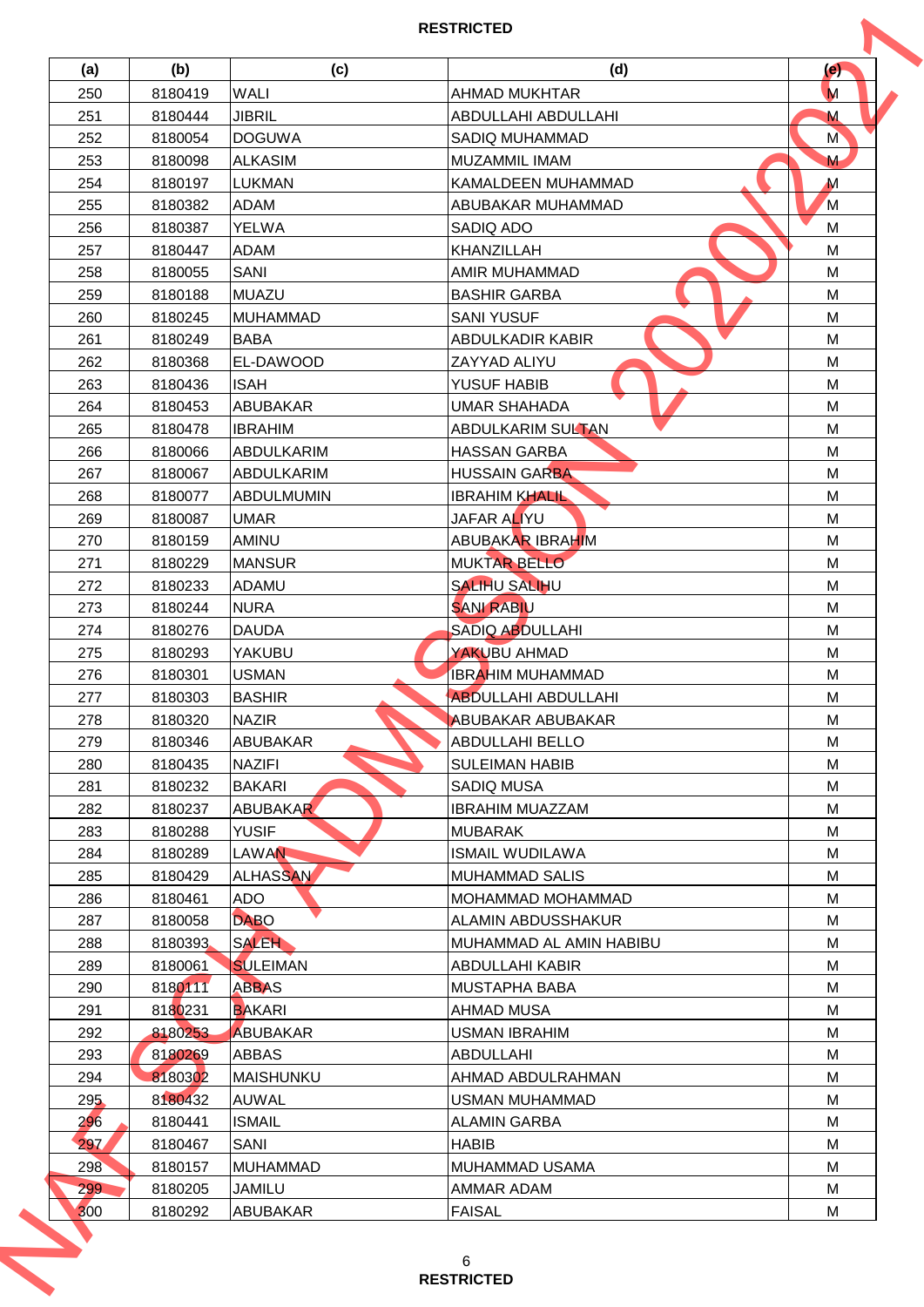| (a)        | (b)     | (c)               | (d)                          | (e)           |
|------------|---------|-------------------|------------------------------|---------------|
| 301        | 8180357 | <b>ABDULAZIZ</b>  | <b>IBRAHIM</b>               | M             |
| 302        | 8060300 | <b>USMAN</b>      | <b>IBRAHIM MUSA</b>          | M             |
| 303        | 8180018 | <b>ABDULMUMIN</b> | UMAR ADAMU                   | M <sup></sup> |
| 304        | 8180064 | <b>SHEHU</b>      | ABDULLAHI MUHAMMAD           | M             |
| 305        | 8180075 | <b>RABILU</b>     | ALIYU ABUBAKAR               | $\mathbf M$   |
| 306        | 8180182 | <b>NURA</b>       | <b>AHMAD YUSUF</b>           | M             |
| 307        | 8180257 | <b>MAINA</b>      | ALAWI ABDULLAHI              | M             |
| 308        | 8180394 | <b>UMAR</b>       | ABDUSSAMAD YAKASAI           | M             |
| 309        | 8180100 | <b>MUSA</b>       | JAAFAR FADIL                 | M             |
| 310        | 8180372 | <b>ALIYU</b>      | ABUBAKAR MUHAMMAD            | M             |
| 311        | 8180021 | <b>ADAMU</b>      | <b>MUSA MAJE</b>             | M             |
| 312        | 8180268 | <b>AHMAD</b>      | MUHAMMAD JAMILU              | M             |
| 313        | 8180414 | <b>SALISU</b>     | <b>ABDULAZIZ IBRAHIM</b>     | M             |
| 314        | 8180480 | <b>HAMISU</b>     | <b>MAHE</b>                  | M             |
| 315        | 8180366 | <b>SULEIMAN</b>   | <b>MUHAMMAD SHAFIU</b>       | M             |
| 316        | 8180481 | <b>TIJJANI</b>    | <b>MUHAMMED</b>              | M             |
| 317        | 8180476 | <b>UMAR</b>       | MUHAMMAD SANI                | M             |
| 318        | 8080687 | <b>MAWUYA</b>     | YUSUF ZAKARIYA               | M             |
| 319        | 8180380 | <b>UMAR</b>       | <b>ALIYU BABA</b>            | M             |
| 320        | 8050264 | <b>ABUBAKAR</b>   | YAHAYA TASIU                 | M             |
| 321        | 8180173 | <b>ISMAIL</b>     | MUKTHAR ADAMU                | M             |
| 322        | 8180090 | ZAILANI           | <b>ABUBAKAR SALISU</b>       | M             |
| 323        | 8180284 | AMINU             | <b>BAQIR WAZIRI</b>          | M             |
| 324        | 8050508 | <b>MANI</b>       | <b>HAMZA SULEIMAN</b>        | M             |
| 325        | 8050254 | <b>MUKHTAR</b>    | <b>HAMBAL</b>                | M             |
| 326        | 8180306 | ABDULLAHI         | <b>MUHAMMAD-NAIF</b>         | M             |
| 327        | 8180001 | <b>IBRAHIM</b>    | <b>IBRAHIM</b>               | M             |
| 328        | 8180353 | <b>MUTTAKA</b>    | <b>AL-AMIN BATAGARAWA</b>    | M             |
| 329        | 8180088 | <b>SAMAILA</b>    | <b>SALIM SHEHU</b>           | M             |
| 330        | 8050255 | <b>MUKHTAR</b>    | <b>TAHIR</b>                 | M             |
| 331        | 8060257 | SALLEH            | <b>MUKHTAR</b>               | M             |
| 332        | 8070788 | UMAR              | SADIQ ABUBAKAR               | м             |
| 333        | 8180449 | <b>IBRAHIM</b>    | ABDULLAH                     | M             |
| 334        | 8010136 | <b>OMAR</b>       | <b>HARUN FARHAN MUHAMMAD</b> | M             |
| 335        | 8050427 | <b>LAWAL</b>      | <b>ISMAIL BABAGIDA</b>       | M             |
| 336        | 8180328 | <b>HAMZA</b>      | ABDULLAHI                    | M             |
| 337        | 8180474 | <b>MURTALA</b>    | SAIDU                        | м             |
| 338        | 8180091 | <b>ZAILANI</b>    | NURADDEEN SALISU             | M             |
| 339        | 8180086 | <b>BALARABE</b>   | <b>HASSAN</b>                | M             |
| 340        | 8180113 | <b>ABDULLAHI</b>  | <b>ABUBAKAR MUSA</b>         | M             |
| 341        | 8180196 | YAHAYA            | <b>NASIRU</b>                | M             |
| 342        | 8180482 | LAWAL             | USMAN BAGIWA                 | м             |
| 343        | 8180038 | <b>HAMZA</b>      | <b>MUHAMMAD</b>              | M             |
| 344        | 8180395 | <b>IBRAHIM</b>    | MUSTAPHA AMINU               | M             |
|            | 8180037 |                   | SANI                         |               |
| 345        | 8080994 | AHAMED            | <b>SALIM BANDIYA</b>         | M<br>M        |
| 346<br>347 |         | <b>DAHIRU</b>     |                              |               |
|            | 8080993 | ZAYYANU           | MUHAMMAD BANDIYA             | м             |
| 348        | 8050051 | <b>SANUSI</b>     | NGASKI MUHAMMAD              | M             |
| 349        | 8010097 | <b>ABUBAKAR</b>   | MOHAMMED BACHAKA             | M             |
| 350        | 8100023 | SANI              | <b>ALIYU</b>                 | M             |
| 351        | 8080820 | <b>KABIR</b>      | <b>UMAR USMAN</b>            | M             |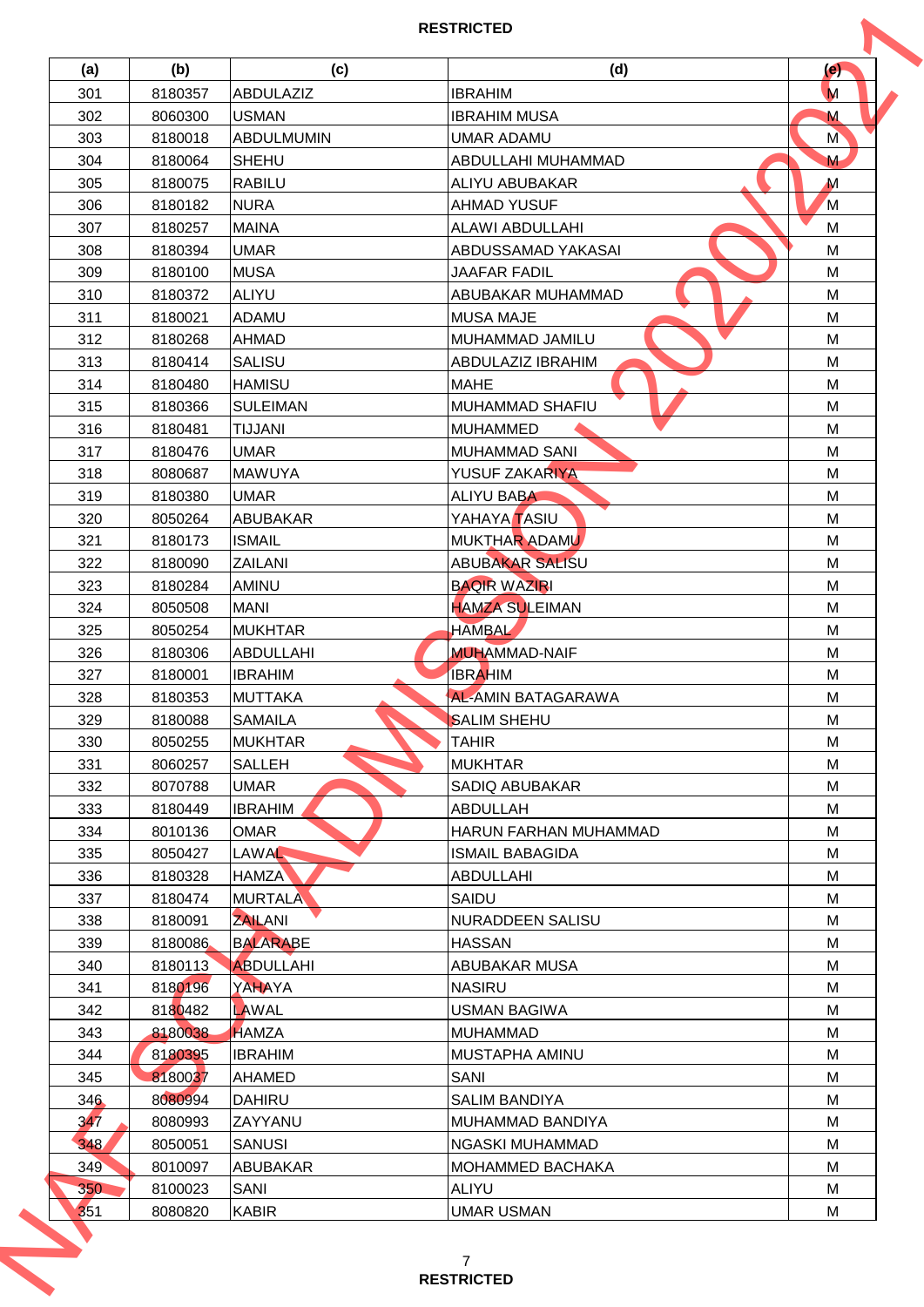| (a) | (b)     | (c)                | (d)                        | (e)           |
|-----|---------|--------------------|----------------------------|---------------|
| 352 | 8170080 | <b>ABDULLAHI</b>   | <b>ABUBAKAR SADIQ</b>      | M             |
| 353 | 8180272 | <b>MUHAMMAD</b>    | ALIYU ALIYU                | M             |
| 354 | 8180216 | <b>ABUBAKAR</b>    | <b>BELLO LADAN</b>         | M <sup></sup> |
| 355 | 8050153 | <b>GALADIMA</b>    | ABDURRAHMAN ABDULLAHI      | M             |
| 356 | 8080684 | <b>SAMAILA</b>     | ALIYU ABDULLAHI            | $\mathbf M$   |
| 357 | 8180154 | <b>HASSAN</b>      | <b>SURAJ MUHAMMED</b>      | M             |
| 358 | 8050445 | <b>ABUBAKAR</b>    | ABDUSSAMAD DANBABA         | M             |
| 359 | 8060119 | <b>ABDULLAHI</b>   | JAFAR MARAFA               | M             |
| 360 | 8180027 | <b>BAMIDELE</b>    | PREVAIL OLAYINKA           | M             |
| 361 | 8010128 | <b>HALIDU</b>      | <b>ISMAIL YAHAYA</b>       | M             |
| 362 | 8180181 | AMINU              | <b>AMMAR ONUCHE</b>        | M             |
| 363 | 8010014 | <b>SHUAIBU</b>     | ABDULMUMIN ABDULRAHMAN     | M             |
| 364 | 8080871 | OTU                | <b>ADEIZA SAMUEL</b>       | M             |
| 365 | 8050231 | <b>SULEIMAN</b>    | <b>UMAR</b>                | M             |
| 366 | 8080208 | <b>IDRIS</b>       | <b>TARIQ MUHAMMED</b>      | M             |
| 367 | 8180056 | <b>MOSES</b>       | MICHAEL OLUWATOMIWA        | M             |
| 368 | 8180084 | <b>AMAJEH</b>      | <b>ANDREW OJOCHE</b>       | M             |
| 369 | 8180261 | YAHAYA             | AL-MUSTAPHA MOHAMMED       | M             |
| 370 | 8050589 | <b>AJIBOLA</b>     | <b>BOLUAJI OSAMUDIAMEN</b> | M             |
| 371 | 8180102 | <b>UMAR</b>        | <b>HAMZA YAHAYA</b>        | M             |
| 372 | 8180146 | <b>MUHAMMED</b>    | <b>ABDULALIM AYOMIDE</b>   | M             |
| 373 | 8180417 | <b>SULEIMAN</b>    | <b>IBRAHIM HUSSEIN</b>     | M             |
| 374 | 8180049 | <b>JIBRILBABDI</b> | <b>MUSA AMIR</b>           | M             |
| 375 | 8230013 | <b>AYODELE</b>     | <b>SAMSON AYOMIDE</b>      | M             |
| 376 | 8180110 | ABUBAKAR           | <b>ABDULQUDUS JOS</b>      | M             |
| 377 | 8180371 | <b>GARBA</b>       | <b>ABDULRAZAK OPEYEMI</b>  | M             |
| 378 | 8180358 | AKOLADE            | <b>DAVID OLAMIDE</b>       | M             |
| 379 | 8020043 | <b>ARIBIDESI</b>   | YUSUF OLATUNJI             | M             |
| 380 | 8060154 | OSHAKU             | <b>MUKTAR MOHAMMED</b>     | M             |
| 381 | 8060153 | OSHAKU             | ABDULRAZAQ MOHAMMED        | M             |
| 382 | 8080811 | RABIU              | ABUBAKAR MUHAMMAD          | M             |
| 383 | 8080742 | <b>MUSA</b>        | MUHAMMAD BELLO SADIQ       | м             |
| 384 | 8060166 | <b>MOHAMMED</b>    | <b>FAISAL MUHAMMAD</b>     | M             |
| 385 | 8060308 | <b>ABDULKADIR</b>  | ALIYU ALIYU                | M             |
| 386 | 8180208 | <b>DANLADI</b>     | ADNAN MUHAMMAD             | M             |
| 387 | 8010193 | <b>HUSSAN</b>      | AUWAL MOHAMMAD             | M             |
| 388 | 8050259 | <b>ABDULLAHI</b>   | <b>MUKTAR SHEHU</b>        | м             |
| 389 | 8180239 | <b>ISAH</b>        | ABUBAKAR A                 | M             |
| 390 | 8080602 | <b>SALIHU</b>      | ABUBAKAR JAAFAR            | M             |
| 391 | 8180076 | <b>ABUBAKAR</b>    | <b>MUHAMMAD</b>            | M             |
| 392 | 8180418 | <b>SOTONWA</b>     | <b>GBENGA MARK</b>         | M             |
| 393 | 8080992 | <b>OYETIMEIN</b>   | DAVID OLUWAGBEMISOLA       | М             |
| 394 | 8180008 | <b>AJAYI</b>       | JOSEPH OPEYEMI             | M             |
| 395 | 8180416 | <b>MUDATHIR</b>    | HABIBULLAHI A.             | M             |
| 396 | 8180032 | <b>LASISI</b>      | ABDULMALIK OLAOLUWA        | M             |
| 397 | 8180180 | ZAKARI             | ABDULAZEEZ HUSSANI         | M             |
| 398 | 8180095 | ABDULRAHMAN        | ABDULRAHMAN BABATUNDE      | м             |
| 399 | 8180179 | ZAKRI              | ABDULAZEEM HASSAN          | M             |
| 400 | 8070415 | ALLI               | RAMADAN ADESILE            | M             |
| 401 | 8070798 | SALIU              | MUHIZ ADEYEMI              | M             |
|     | 8180256 | <b>ABDULMUHIZ</b>  | <b>MARUF</b>               | M             |
| 402 |         |                    |                            |               |